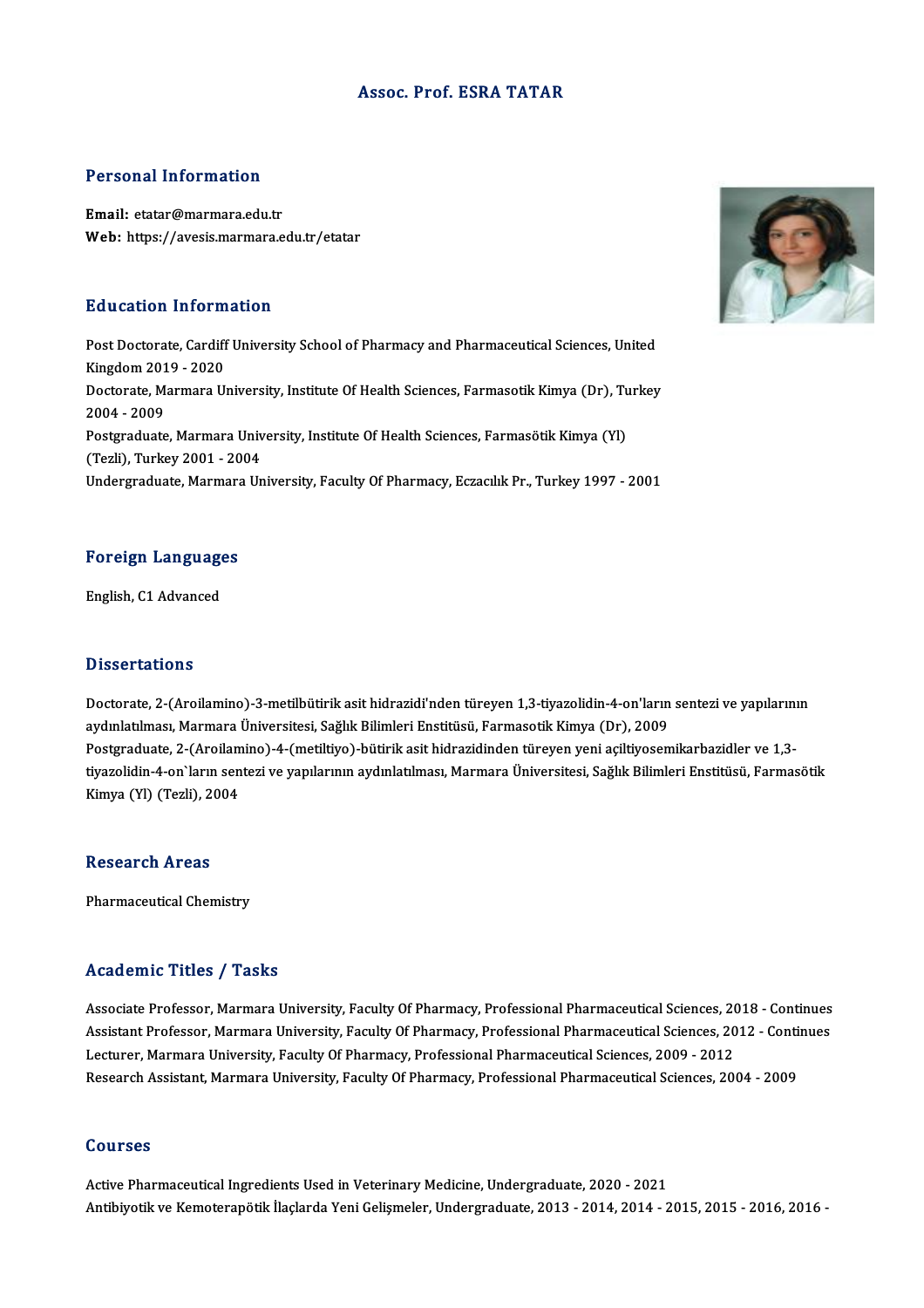2017,2017 -2018,2020 -2021 2017, 2017 - 2018, 2020 - 2021<br>Pharmaceutical Chemistry 3, Undergraduate, 2010 - 2011, 2011 - 2012, 2012 - 2013, 2013 - 2014, 2014 - 2015, 2015 -<br>2016, 2016, 2017, 2017, 2019 2017, 2017 - 2018, 2020 - 2021<br>Pharmaceutical Chemistry 3, Und<br>2016, 2016 - 2017, 2017 - 2018<br><sup>Ilos Matabalirmacı, Undargraduc</sup> Pharmaceutical Chemistry 3, Undergraduate, 2010 - 2011, 2011 - 2012, 2012 - 2013, 2013 - 2014, 2014 - 2015, 2015 -<br>2016, 2016 - 2017, 2017 - 2018<br>İlaç Metabolizması, Undergraduate, 2010 - 2011, 2011 - 2012, 2012 - 2013, 20 2016, 2016 - 2017, 2<br>İlaç Metabolizması, U<br>- 2017, 2017 - 2018

# - 2017, 2017 - 2018<br>Advising Theses

Advising Theses<br>Tatar E., Synthesis and characterization of some new thiazolidine-4-one compounds derived from sulfonamide,<br>Restanaduate, <sup>it DEMIR(Student), 2019</sup> rra vienig incece<br>Tatar E., Synthesis and characterization<br>Postgraduate, Ü.DEMİR(Student), 2018 Postgraduate, Ü.DEMİR(Student), 2018<br>Jury Memberships

Jury Memberships<br>Doctorate, Doctorate, Marmara Üniversitesi, September, 2018<br>Doctorate, Doctorate, Marmara Üniversitesi, July 2019 Jury Trembertampo<br>Doctorate, Doctorate, Marmara Üniversitesi, September<br>Doctorate, Doctorate, Marmara Üniversitesi, July, 2018<br>Doctorate, Doctorate, Marmara Üniversitesi, Docember Doctorate, Doctorate, Marmara Üniversitesi, September, 2018<br>Doctorate, Doctorate, Marmara Üniversitesi, July, 2018<br>Doctorate, Doctorate, Marmara Üniversitesi, December, 2017<br>Doctorate, Doctorate, Marmara Üniversitesi, Augu Doctorate, Doctorate, Marmara Üniversitesi, July, 2018<br>Doctorate, Doctorate, Marmara Üniversitesi, December, 2017<br>Doctorate, Doctorate, Marmara Üniversitesi, August, 2017

### Articles Published in Journals That Entered SCI, SSCI and AHCI Indexes

- rticles Published in Journals That Entered SCI, SSCI and AHCI Indexes<br>I. A Comparison Study of Fiber Diameter's Effect on Characteristic Features of Donepezil/Curcumin-Loaded Polycaprolactone/Polylactic Acid Nanofibers<br>Loaded Polycaprolactone/Polylactic Acid Nanofibers<br>Audin S. Kabaaght L. Cular E. Tonal E. VAUUZ A. N. EVENTO A Comparison Study of Fiber Diameter's Effect on Characteristic Features of Donepezil/Curcumin-<br>Loaded Polycaprolactone/Polylactic Acid Nanofibers<br>Aydin S., Kabaoglu I., Guler E., Topal F., YAVUZ A. N. , EKENTOK ATICI C., Loaded Polycaprolactone/Polylactic Acid Nanofibers<br>Aydin S., Kabaoglu I., Guler E., Topal F., YAVUZ A. N. , EKENTOK ATICI C., TATAR E., Gu<br>MACROMOLECULAR MATERIALS AND ENGINEERING, 2022 (Journal Indexed in SCI)<br>Synthesis a Aydin S., Kabaoglu I., Guler E., Topal F., YAVUZ A. N. , EKENTOK ATICI C., TATAR E., Gurbuz F., GÜNDÜZ O., ÇAM M.<br>MACROMOLECULAR MATERIALS AND ENGINEERING, 2022 (Journal Indexed in SCI)<br>II. Synthesis and structure-activity MACROMOLECULAR MATERIALS AND ENGINEERING, 2022 (Journal Indexed in SCI)<br>II. Synthesis and structure-activity relationship of L-methionine-coupled 1,3,4-thiadiazole derivatives<br>with activity against influenza virus Synthesis and structure-activity relationship of L-methionine-couple<br>with activity against influenza virus<br>TATAR E., Yaldiz S., KULABAŞ N., Vanderlinden E., Naesens L., KÜÇÜKGÜZEL İ.<br>CHEMICAL BIOLOCY & DRUC DESICN 2021 (Ja with activity against influenza virus<br>TATAR E., Yaldiz S., KULABAŞ N., Vanderlinden E., Naesens L., KÜÇÜKO<br>CHEMICAL BIOLOGY & DRUG DESIGN, 2021 (Journal Indexed in SCI)<br>Febrisation and characterisation studies of sysledovt TATAR E., Yaldiz S., KULABAŞ N., Vanderlinden E., Naesens L., KÜÇÜKGÜZEL İ.<br>CHEMICAL BIOLOGY & DRUG DESIGN, 2021 (Journal Indexed in SCI)<br>III. Fabrication and characterisation studies of cyclodextrin-based nanosponges f CHEMICA<br>Fabricati<br>delivery<br>VASAYAN Fabrication and characterisation studies of cyclod<br>delivery<br>YAŞAYAN G., Şatıroğlu Sert B., TATAR E., KÜÇÜKGÜZEL İ.<br>Journal of Inclusian Phanomana and Magnogyclis Chamis delivery<br>YAŞAYAN G., Şatıroğlu Sert B., TATAR E., KÜÇÜKGÜZEL İ.<br>Journal of Inclusion Phenomena and Macrocyclic Chemistry, vol.97, pp.175-186, 2020 (Journal Indexed in SCI<br>Evnanded) YAŞAYAN G<br>Journal of I<br>Expanded)<br>Small mole Journal of Inclusion Phenomena and Macrocyclic Chemistry, vol.97, pp.175-186, 2020 (Journal Indexed Expanded)<br>IV. Small molecule inhibitors targetting sterol 14α-demethylase (CYP51): Synthesis, molecular modelling and ev Expanded)<br>IV. Small molecule inhibitors targetting sterol  $14\alpha$ -demethylase (CYP51): Synthesis, molecular<br>modelling and evaluation against Candida albicans. Small molecule inhibitors targetting sterol 14α-demethylase (CYP51): Synthesis, molecular<br>modelling and evaluation against Candida albicans.<br>Binjubair F. A. , Parker J. E. , Warillow A. G. , Puri K., Braidley P. J. , Tata modelling and evaluation against Candida albicans.<br>Binjubair F. A. , Parker J. E. , Warillow A. G. , Puri K., Braidley P.<br>Chemmedchem, vol.15, pp.1-23, 2020 (Journal Indexed in SCI)<br>Synthesis and Biological Activity of N. Binjubair F. A., Parker J. E., Warillow A. G., Puri K., Braidley P. J., Tatar E., Kelly S. L., Kelly D. E., Simons C.<br>Chemmedchem, vol.15, pp.1-23, 2020 (Journal Indexed in SCI)<br>V. Synthesis and Biological Activity of N-(a Chemmedchem, vol.15, pp.1-23, 2020 (Journal<br>Synthesis and Biological Activity of N-(ary<br>Spectroscopy for Definitive 3D Structure Synthesis and Biological Activity of N-(arylsulfonyl) Valine Hydrazones and Assistance of NMR<br>Spectroscopy for Definitive 3D Structure<br>ŞENKARDEŞ S., TATAR E., Nepravishta R., Cela D., Paci M., Ozakpinar Ö., ŞEKERLER T., De Spectroscopy for Definitive 3D Structure<br>ŞENKARDEŞ S., TATAR E., Nepravishta R., Cela D., Paci M., Ozakpinar Ö., ŞEKERLER T., De Clercq E., Pannecouque C.,<br>KÜÇÜKGÜZEL Ş. G. , et al. ŞENKARDEŞ S., TATAR E., Nepravishta R., Cela D., Paci M., Ozakpinar Ö., ŞEKERLER T., De Clercq E.,<br>KÜÇÜKGÜZEL Ş. G. , et al.<br>LETTERS IN DRUG DESIGN & DISCOVERY, vol.16, no.9, pp.974-983, 2019 (Journal Indexed in SCI)<br>Synth KÜÇÜKGÜZEL Ş. G. , et al.<br>LETTERS IN DRUG DESIGN & DISCOVERY, vol.16, no.9, pp.974-983, 2019 (Journal Indexed in SCI)<br>VI. Synthesis and evaluation of novel 1,3,4-thiadiazole-fluoroquinolone hybrids as antibacterial,<br>antitu LETTERS IN DRUG DESIGN & DISCOVERY, vo<br>Synthesis and evaluation of novel 1,3,4-<br>antituberculosis, and anticancer agents<br>Dominsi A. Kanavel K. G., TATAB E. Oltem Ol VI. Synthesis and evaluation of novel 1,3,4-thiadiazole-fluoroquinolone hybrids as antibacterial,<br>antituberculosis, and anticancer agents<br>Demirci A., Karayel K. G. , TATAR E., Oktem Okullu S., Unubol N., Tasli P. N. , KOCA ai<br>D<br>I. TURKISH JOURNAL OF CHEMISTRY, vol.42, no.3, pp.839-858, 2018 (Journal Indexed in SCI)
- VII. Synthesis and antiproliferative evaluation of novel 2-(4H-1,2,4-triazole-3-ylthio) acetamide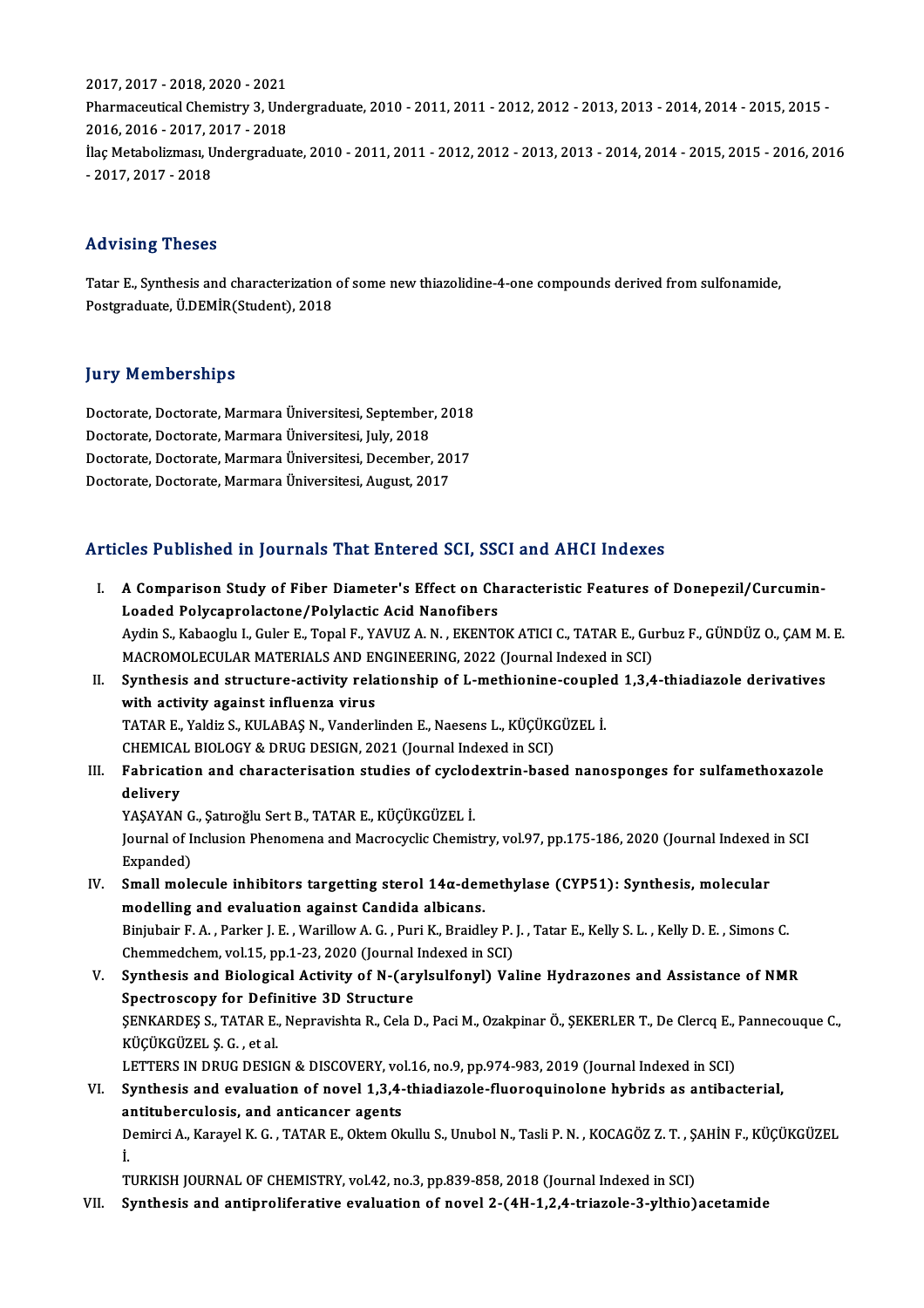derivatives as inducers of apoptosis in cancer cells derivatives as inducers of apoptosis in cancer cells<br>KULABAŞ N., TATAR E., BİNGÖL ÖZAKPINAR Ö., ÖZSAVCI D., Pannecouque C., De Clercq E., KÜÇÜKGÜZEL İ.<br>FUROPEAN JOUPNAL OF MEDICINAL CHEMISTRY, vel 121 pp 58.70, 2016 (Journ derivatives as inducers of apoptosis in cancer cells<br>KULABAŞ N., TATAR E., BİNGÖL ÖZAKPINAR Ö., ÖZSAVCI D., Pannecouque C., De Clercq E., KÜÇÜKGÜ<br>EUROPEAN JOURNAL OF MEDICINAL CHEMISTRY, vol.121, pp.58-70, 2016 (Journal In KULABAŞ N., TATAR E., BİNGÖL ÖZAKPINAR Ö., ÖZSAVCI D., Pannecouque C., De Clercq E., KÜÇÜKGÜZEL İ.<br>EUROPEAN JOURNAL OF MEDICINAL CHEMISTRY, vol.121, pp.58-70, 2016 (Journal Indexed in SCI)<br>VIII. Design, Synthesis, and Mole EUROPEAN JOURNAL OF MI<br>Design, Synthesis, and M<br>Antituberculosis Agents<br>TATAP F. KARAKUS S. KÜC Design, Synthesis, and Molecular Docking Studies of a Conjugated-Thiadiazole Thiourea Scaffold as<br>Antituberculosis Agents<br>TATAR E., KARAKUŞ S., KÜÇÜKGÜZEL Ş. G. , Okullu S. O. , Unubol N., Kocagoz T., De Clercq E., Andrei Antituberculosis Ag<br>TATAR E., KARAKUŞ S<br>Pannecouque C., et al.<br>PIOLOCICAL & PHAPA TATAR E., KARAKUŞ S., KÜÇÜKGÜZEL Ş. G. , Okullu S. O. , Unubol N., Kocagoz T., De Clercq E., Andrei G., :<br>Pannecouque C., et al.<br>BIOLOGICAL & PHARMACEUTICAL BULLETIN, vol.39, no.4, pp.502-515, 2016 (Journal Indexed in SCI) Pannecouque C., et al.<br>BIOLOGICAL & PHARMACEUTICAL BULLETIN, vol.39, no.4, pp.502-515, 2016 (Journal Indexed in SCI)<br>IX. Discovery of conjugated thiazolidinone-thiadiazole scaffold as anti-dengue virus polymerase<br>inhib BIOLOGICA<br>Discovery<br>inhibitors<br>MANVAR D Discovery of conjugated thiazolidinone-thiadiazole scaffold as anti-dengue virus polymerase<br>inhibitors<br>MANVAR D., KÜÇÜKGÜZEL İ., ERENSOY G., TATAR E., DERYABAŞOĞULLARI G., REDDY H., TALELE T. T. , ÇEVİK Ö.,<br>Kayabik Pasu N inhibitors<br>MANVAR D., KÜÇÜKGÜZEL İ., ERENSOY G., TATAR E., DERYABAŞOĞULLARI G., REDDY H., TALELE T. T. , ÇEVİK Ö.,<br>Kaushik-Basu N. MANVAR D., KÜÇÜKGÜZEL İ., ERENSOY G., TATAR E., DERYABAŞOĞULLARI G., REDDY H., TALELE T. T. , ÇEV.<br>Kaushik-Basu N.<br>BIOCHEMICAL AND BIOPHYSICAL RESEARCH COMMUNICATIONS, vol.469, no.3, pp.743-747, 2016 (Journal<br>Indeved in SC Kaushik-Basu N<br>BIOCHEMICAL *I*<br>Indexed in SCI)<br>Sunthesis, and BIOCHEMICAL AND BIOPHYSICAL RESEARCH COMMUNICATIONS, vol.469, no.3, pp.743-747, 2016 (Journal<br>Indexed in SCI)<br>X. Synthesis, and prediction of molecular properties and antimicrobial activity of some acylhydrazones<br>dorived f Indexed in SCI)<br>Synthesis, and prediction of molecular prediction<br>derived from N-(arylsulfonyl)methionine<br>TATAR E. SENKARDES S. Sollitone H. E., KÜÇÜL Synthesis, and prediction of molecular properties and antimicrobial activity of some acylh<br>derived from N-(arylsulfonyl)methionine<br>TATAR E., ŞENKARDEŞ S., Sellitepe H. E. , KÜÇÜKGÜZEL Ş. G. , Karaoglu S. A. , Bozdeveci A., derived from N-(arylsulfonyl)methionine<br>TATAR E., ŞENKARDEŞ S., Sellitepe H. E. , KÜÇÜK<br>Pannecouque C., Ben Hadda T., KÜÇÜKGÜZEL İ.<br>TURKISH JOURNAL OE CHEMISTRY .val 40 no 3 TATAR E., ŞENKARDEŞ S., Sellitepe H. E. , KÜÇÜKGÜZEL Ş. G. , Karaoglu S. A. , Bozdeveci A., D.<br>Pannecouque C., Ben Hadda T., KÜÇÜKGÜZEL İ.<br>TURKISH JOURNAL OF CHEMISTRY, vol.40, no.3, pp.510-534, 2016 (Journal Indexed in SC Pannecouque C., Ben Hadda T., KÜÇÜKGÜZEL İ.<br>TURKISH JOURNAL OF CHEMISTRY, vol.40, no.3, pp.510-534, 2016 (Journal Indexed in SCI)<br>XI. Novel 4-Thiazolidinones as Non-Nucleoside Inhibitors of Hepatitis C Virus NS5B RNA-D TURKISH JOURNAL OF CHEMISTRY, vol.40, no.3, pp.510-534, 2016 (Journal Indexed in SCI)<br>Novel 4-Thiazolidinones as Non-Nucleoside Inhibitors of Hepatitis C Virus NS5B<br>RNA Polymerase Novel 4-Thiazolidinones as Non-Nucleoside Inhibitors of Hepatitis C Virus NS5B RNA-Dependent<br>RNA Polymerase<br>Cakir G., KÜÇÜKGÜZEL İ., Guhamazumder R., TATAR E., Manvar D., Basu A., Patel B. A. , Zia J., Talele T. T. , Kaush Cakir G., KÜÇÜKGÜZEL İ., Guhamazumder R., TATAR E., Manvar D., Basu A., Patel B. A. , Zia J., Talele T. T. , Kaushik-<br>Basu N. Cakir G., KÜÇÜKGÜZEL İ., Guhamazumder R., TATAR E., Manvar D., Basu A., Patel B<br>Basu N.<br>ARCHIV DER PHARMAZIE, vol.348, no.1, pp.10-22, 2015 (Journal Indexed in SCI)<br>Synthesis and sharasterization of flurbingsfon hydrogide XII. Synthesis and characterization of flurbiprofen hydrazide derivatives as potential anti-HCV, ARCHIV DER PHARMAZIE, vol.348, no.1, 1<br>Synthesis and characterization of flu<br>anticancer and antimicrobial agents<br>Girla B. TATAR E. Küçükçüzet i. SAHİN Cikla P., TATAR E., KÜÇÜKGÜZEL İ., ŞAHİN F., Yurdakul D., Basu A., Krishnan R., Nichols D. B. , Kaushik-Basu N.,<br>KÜÇÜKGÜZEL Ş. G. anticancer and antimicrobial agents Cikla P., TATAR E., KÜÇÜKGÜZEL İ., ŞAHİN F., Yurdakul D., Basu A., Krishnan R., Nichols D. B<br>KÜÇÜKGÜZEL Ş. G.<br>Medicinal Chemistry Research, vol.22, no.12, pp.5685-5699, 2013 (Journal Indexed in SCI)<br>2. Hetaroarylimine, E. XIII. 2-Heteroarylimino-5-arylidene-4-thiazolidinones as a new class of non-nucleoside inhibitors of HCV<br>NS5B polymerase Medicinal Chemistry<br>2-Heteroarylimino<br>NS5B polymerase<br>*viciuciu*zel i Seti 2-Heteroarylimino-5-arylidene-4-thiazolidinones as a new class of non-nucleoside inhibitors o<br>NS5B polymerase<br>KÜÇÜKGÜZEL İ., Satilmis G., Gurukumar K. R. , Basu A., TATAR E., Nichols D. B. , Talele T. T. , Kaushik-Basu N<br>F NS5B polymerase<br>KÜÇÜKGÜZEL İ., Satilmis G., Gurukumar K. R. , Basu A., TATAR E., Nichols D. B. , Talele T. T. , Kaushik-B<br>EUROPEAN JOURNAL OF MEDICINAL CHEMISTRY, vol.69, pp.931-941, 2013 (Journal Indexed in SCI)<br>Povelopme KÜÇÜKGÜZEL İ., Satilmis G., Gurukumar K. R. , Basu A., TATAR E., Nichols D. B. , Talele T. T. , Kaushik-Basu N.<br>EUROPEAN JOURNAL OF MEDICINAL CHEMISTRY, vol.69, pp.931-941, 2013 (Journal Indexed in SCI)<br>XIV. Development of EUROPEAN JOURNAL OF MEDICINAL CHEMISTRY, vol.69, pp.931-941, 2013 (Journal Indexed in SCI)<br>Development of a new and efficient synthesis method of 1,2,4-triazole-5- thione derivatives 1,2,4-<br>Triazol-5-Tiyon türevi bileşikle Development of a new al<br>Triazol-5-Tiyon türevi bi<br>Abaci G., Rollas S., TATAR E.<br>Marmara Bharmagautical Io Triazol-5-Tiyon türevi bileşiklerin elde edilmesi için yeni ve etkili bir sentez yöntemi geli<br>Abaci G., Rollas S., TATAR E.<br>Marmara Pharmaceutical Journal, vol.17, no.3, pp.181-186, 2013 (Journal Indexed in SCI Expanded)<br>S Abaci G., Rollas S., TATAR E.<br>Marmara Pharmaceutical Journal, vol.17, no.3, pp.181-186, 2013 (Journal Indexed in SCI Expanded)<br>XV. Some Hydrazones of 2-Aroylamino-3-methylbutanohydrazide: Synthesis, Molecular Modeling<br>Stud Marmara Pharmaceutical Journal, vol.17, no.3, pp.181-186, 2013 (Journal Indexed in SCI Expanded)<br>Some Hydrazones of 2-Aroylamino-3-methylbutanohydrazide: Synthesis, Molecular Mod<br>Studies, and Identification as Stereoselect Some Hydrazones of 2-Aroylamino-3-methylbutanohydrazide: Synthesis, Molecular Mod<br>Studies, and Identification as Stereoselective Inhibitors of HIV-1<br>TATAR E., KÜÇÜKGÜZEL İ., Daelemans D., Talele T. T. , Kaushik-Basu N., De ARCHIV DER PHARMAZIE, vol.346, no.2, pp.140-153, 2013 (Journal Indexed in SCI) TATAR E., KÜÇÜKGÜZEL İ., Daelemans D., Talele T. T. , Kaushik-Basu N., De Clercq E., Pannecouque C.<br>ARCHIV DER PHARMAZIE, vol.346, no.2, pp.140-153, 2013 (Journal Indexed in SCI)<br>XVI. Synthesis of some novel thiourea deriv ARCHIV DER PHARMAZIE, vol.346, no.2, pp.140-153, 2013 (Journal Indexed in SCI)<br>Synthesis of some novel thiourea derivatives obtained from 5-[4-aminophenoxy)methyl]-4-<br>alkyl/aryl-2,4-dihydro-3H-1,2,4-triazole-3-thiones and Synthesis of some n<br>alkyl/aryl-2,4-dihyd<br>tuberculosis agents<br>vücüvcüzet i TATA alkyl/aryl-2,4-dihydro-3H-1,2,4-triazole-3-thiones and evalu<br>tuberculosis agents<br>KÜÇÜKGÜZEL İ., TATAR E., KÜÇÜKGÜZEL Ş.G. , Rollas S., De Clercq E.<br>EUROPEAN JOURNAL OF MEDICINAL GUEMISTRY vel 43-no 3-nn 39 tuberculosis agents<br>KÜÇÜKGÜZEL İ., TATAR E., KÜÇÜKGÜZEL Ş. G. , Rollas S., De Clercq E.<br>EUROPEAN JOURNAL OF MEDICINAL CHEMISTRY, vol.43, no.2, pp.381-392, 2008 (Journal Indexed in SCI) XVII. Synthesis characterization and screening of antimicrobial antituberculosis antiviral and anticancer EUROPEAN JOURNAL OF MEDICINAL CHEMISTRY, vol.43, no.2, pp.381-392, 2008 (Journal Indexed in SCI)<br>Synthesis characterization and screening of antimicrobial antituberculosis antiviral and anticancer<br>activity of novel1 3 thia Synthesis characterization an<br>activity of novel1 3 thiazolidi<br>arylalkyl thiosemicarbazides<br>TATAR E *VÜCÜVCÜZEL*L DECL activity of novel1 3 thiazolidine 4 ones derived from 1 2<br>arylalkyl thiosemicarbazides<br>TATAR E., KÜÇÜKGÜZEL İ., DE CLERCQ E., ŞAHİN F., GÜLLÜCE M.<br>Arkives an 191 210 2008 (Jaunnal Indexed in SCLErnanded) arylalkyl thiosemicarbazides<br>TATAR E., KÜÇÜKGÜZEL İ., DE CLERCQ E., ŞAHİN F., GÜLLÜCE M.<br>Arkivoc, pp.191-210, 2008 (Journal Indexed in SCI Expanded)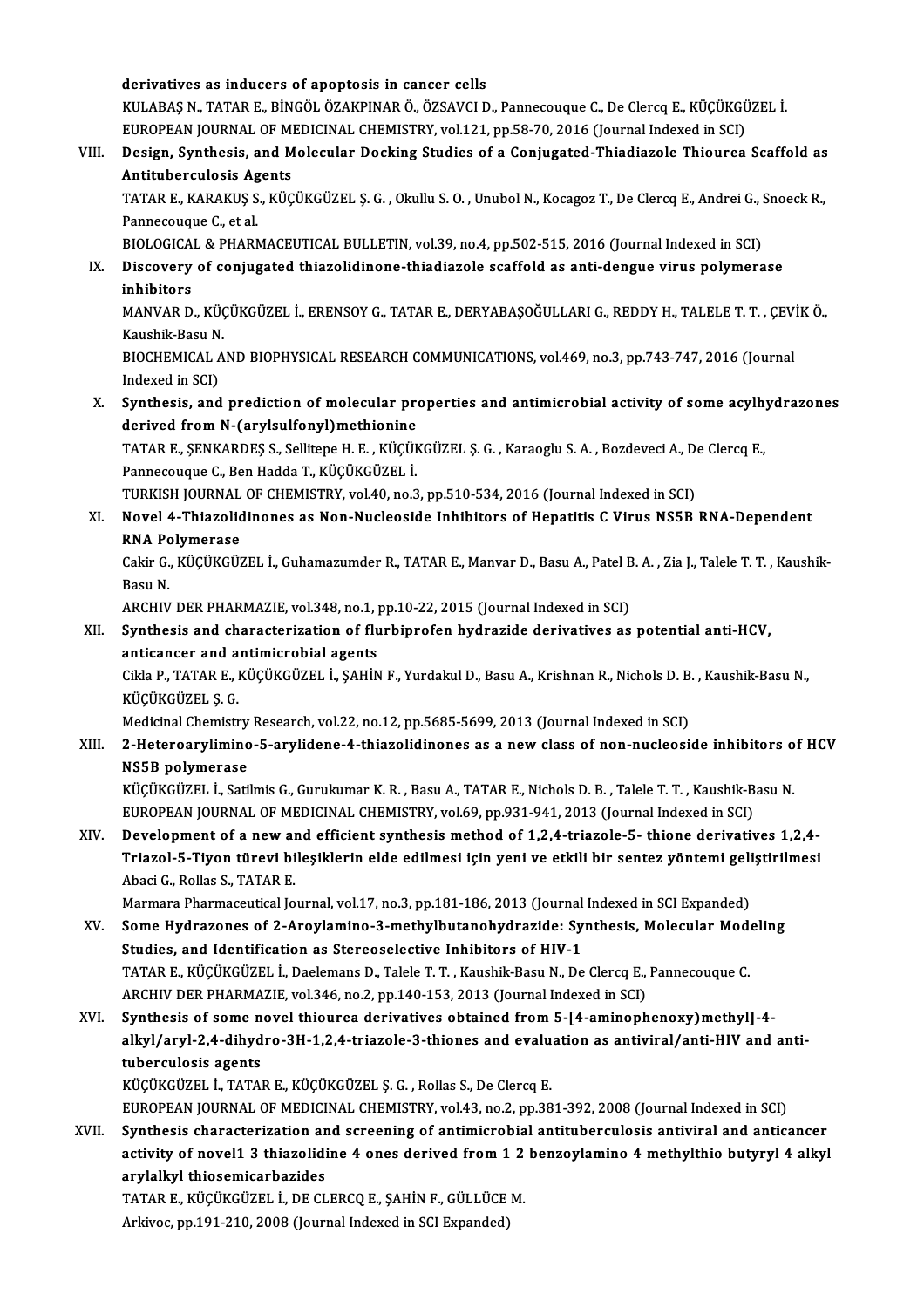XVIII. Synthesis of some novel heterocyclic compounds derived from diflunisal hydrazide as potential anti-<br>infective and anti-inflammatery esents Synthesis of some novel heterocyclic contributions of some novel heterocyclic contributions of the state of the state  $\Gamma$ infective and anti-inflammatory agents<br>Kucukguzel S. G. , Tatar E., Rollas S., Sahin F., Gulluce M., De Clercq E., Kabasakal L.

EUROPEAN JOURNAL OF MEDICINAL CHEMISTRY, vol.42, no.7, pp.893-901, 2007 (Journal Indexed in SCI)

## Articles Published in Other Journals

- I. Synthesis, characterization and biological evaluation of 1,3-thiazolidine-4-ones derived from (2S)-2-<br>hengevlamine 3 methylbutanehydragide bydragenes benzo i dishence in centri journales<br>Synthesis, characterization and biological evaluation<br>benzoylamino-3-methylbutanohydrazide hydrazones<br>TATAR E. KÜÇÜKÇÜZELİ Oruk G. Bilgin M. De Clares E. An Synthesis, characterization and biological evaluation of 1,3-thiazolidine-4-ones derived from (2S)-<br>benzoylamino-3-methylbutanohydrazide hydrazones<br>TATAR E., KÜÇÜKGÜZEL İ., Otuk G., Bilgin M., De Clercq E., Andrei G., Snoe benzoylamino-3-methylbutanohydrazide hydrazones<br>TATAR E., KÜÇÜKGÜZEL İ., Otuk G., Bilgin M., De Clercq E., Andrei G., Snoeck R., Pannecouque C., Ka<br>JOURNAL OF RESEARCH IN PHARMACY, vol.25, no.4, pp.507-518, 2021 (Journal I TATAR E., KÜÇÜKGÜZEL İ., Otuk G., Bilgin M., De Clercq E., Andrei G., Snoeck R., Pannecouque C., Kaushik-Basu N.<br>JOURNAL OF RESEARCH IN PHARMACY, vol.25, no.4, pp.507-518, 2021 (Journal Indexed in ESCI)<br>II. Development and
- JOURNAL OF RESEARCH IN PHARMACY, vol.25, no.4, pp.507-518, 2021 (Journal Indexed in ESCI)<br>Development and validation of a RP-HPLC method for quality control of oxantel pamo<br>pamoat and praziquantel in tablets<br>TATAR E., Ates Development and validation o<br>pamoat and praziquantel in ta<br>TATAR E., Ates G., KÜÇÜKGÜZEL İ.<br>MARMARA PHARMAÇEUTICAL IQI pamoat and praziquantel in tablets<br>TATAR E., Ates G., KÜÇÜKGÜZEL İ.<br>MARMARA PHARMACEUTICAL JOURNAL, vol.19, no.1, pp.27-35, 2015 (Journal Indexed in ESCI)<br>Synthesis and biologisel evoluation of some now 1.3.4, thiodiarele ITATAR E., Ates G., KÜÇÜKGÜZEL İ.<br>MARMARA PHARMACEUTICAL JOURNAL, vol.19, no.1, pp.27-35, 2015 (Journal Indexed in ESCI)<br>II. Synthesis and biological evaluation of some new 1,3,4-thiadiazole and 1,2,4-triazole derivatives
- MARMARA PHARMACEUTICAL JOURNAL, vol.19, no.1, pp.27-3<br>Synthesis and biological evaluation of some new 1,3,4<br>L-methionine as antituberculosis and antiviral agents<br>TATAR E, VÜCÜVCÜZELS C, MARAVUSS, De Clarge E, Andr Synthesis and biological evaluation of some new 1,3,4-thiadiazole and 1,2,4-triazole derivatives fi<br>L-methionine as antituberculosis and antiviral agents<br>TATAR E., KÜÇÜKGÜZEL Ş. G. , KARAKUŞ S., De Clercq E., Andrei G., Sn L-methionine as antituberculosis and antiviral agents<br>TATAR E., KÜÇÜKGÜZEL Ş. G. , KARAKUŞ S., De Clercq E., Andrei G., Snoeck R., Pannecouque C., Oktem Okullu S.,<br>Unubol N., Kocagoz T., et al. TATAR E., KÜÇÜKGÜZEL Ş. G. , KARAKUŞ S., De Clercq E., Andrei G., Snoeck R., Pannecouque C., Okt<br>Unubol N., Kocagoz T., et al.<br>MARMARA PHARMACEUTICAL JOURNAL, vol.19, no.2, pp.88-102, 2015 (Journal Indexed in ESCI)<br>Synthes Unubol N., Kocagoz T., et al.<br>MARMARA PHARMACEUTICAL JOURNAL, vol.19, no.2, pp.88-102, 2015 (Journal Indexed in ESCI)<br>IV. Synthesis characterization and antiviral evaluation of 1 3 Thiazolidine 4 one derivatives bearing
- MARMARA PHARM<br>Synthesis charact<br>Valine side chain<br>TATAP E *V*ÜCÜVCÜ Synthesis characterization and antiviral evaluation of 1 3 Thiazoli<br>Valine side chain<br>TATAR E., KÜÇÜKGÜZEL İ., CLERCQ E. D. , KRISHNAN R., KAUSHIK BASU N.<br>MARMARA RHARMACELITICAL JOURNAL 312, 2012 192, 2012 (Referee Valine side chain<br>TATAR E., KÜÇÜKGÜZEL İ., CLERCQ E. D. , KRISHNAN R., KAUSHIK BASU N.<br>MARMARA PHARMACEUTICAL JOURNAL, vol.3, pp.181-193, 2012 (Refereed Journals of Other Institutions)<br>Yaris atlarinda kullanimi suistimal a

TATAR E., KÜÇÜKGÜZEL İ., CLERCQ E. D. , KRISHNAN R., KAUSHIK BASU N.<br>MARMARA PHARMACEUTICAL JOURNAL, vol.3, pp.181-193, 2012 (Refereed Journals of Other Institutions)<br>V. Yaris atlarinda kullanimi suistimal edilen bazi MARMARA PHARMACEUTICAL JOURNAL, vol.3, pp.181-193, 2<br>Yaris atlarinda kullanimi suistimal edilen bazi non ste<br>örneklerden kromatografik yöntemlerle miktar tayini<br>TATAR E. TORCU S. KÜCÜKCÜZELİ V. Yaris atlarinda kullanimi suistimal edilen bazi non steroidal antienflamatuvar ilaçlarin biyolojik örneklerden kromatografik yöntemlerle miktar tayini<br>TATAR E., TOPÇU S., KÜÇÜKGÜZEL İ. TATAR E., TOPÇU S., KÜÇÜKGÜZEL İ.<br>MARMARA PHARMACEUTICAL JOURNAL, vol.2, pp.91-106, 2012 (Refereed Journals of Other Institutions)<br>VI. Synthesis Anti Tuberculosis and Antiviral Activityof Novel 2 isonicotinoylhydrazono

MARMARA PHARMACEUTICAL JOURNAL, vol.2, pp.91-106, 2012 (Refereed Journals of Other Institutions)

MARMARA PHARI<br>Synthesis Anti T<br>thiazolidinones<br>TATAR E *V*ÜCÜV Synthesis Anti Tuberculosis and Antiviral Activityof Novel 2 isonicotinoylhydrazono 5 arylidene<br>thiazolidinones<br>TATAR E., KÜÇÜKGÜZEL İ., KÜÇÜKGÜZEL Ş.G. , YILMAZ DEMİRCAN F., DE CLERCQ E., ANDREI G., SNOECK R.,<br>RANNECQUQUE

thiazolidinones<br>TATAR E., KÜÇÜKGÜZEL İ., KÜÇÜKGÜZEL Ş<br>PANNECOUQUE C., ŞAHİN F., BAYRAK Ö. F.<br>International Journal of Drug Design and E PANNECOUQUE C., ȘAHİN F., BAYRAK Ö. F.<br>International Journal of Drug Design and Discovery, vol.1, pp.19-32, 2010 (Refereed Journals of Other Institutions)

## Refereed Congress / Symposium Publications in Proceedings

I. İlaç taşıyıcı sistem olarak betasiklodekstrin kaynaklı nanosüngerlerin sentezi ve karakterizasyon çalışmaları

Şatıroğlu B., TATAR E., KÜÇÜKGÜZEL İ., YAŞAYAN G.

2. Ulusal Marmara Eczacılık Kongresi, Turkey, 14 - 16 November 2018

Şatıroğlu B., TATAR E., KÜÇÜKGÜZEL İ., YAŞAYAN G.<br>2. Ulusal Marmara Eczacılık Kongresi, Turkey, 14 - 16 November 2018<br>II. Thiazolidinone-Based Approaches For The Discovery of Lead Compounds: Proises and Challenges<br>From 2. Ulusal Marmara Eczacılık<br>Thiazolidinone-Based A<br>From My Point of View<br>Tatar E. Küqükgüzel İ From My Point of View<br>Tatar E., Küçükgüzel İ. From My Point of View<br>Tatar E., Küçükgüzel İ.<br>Konferenca e V-te Farmaceutike- Se Bashku Per Farmaceutiken, Tirane, Albania, 29 - 31 March 2018<br>Biotrangformation of druge and reactive metabolites.

III. Biotransformation of drugs and reactive metabolites<br>TATAR E. Konferen<br>Biotrans<br>TATAR E.<br>Trolus Ür

Trakya Üniversiteler Birliği 1.Uluslararası Sağlık Bilimleri Kongresi, 23 - 25 November 2017

IV. SYNTHESIS, CHARACTERIZATION AND BIOLOGICALEVALUATION OF NOVEL THIOETHER DERIVATIVES OF1,2,4-TRIAZOLES AND 1,3,4-OXADIAZOLES AS POTENTIALANTICANCER AGENTS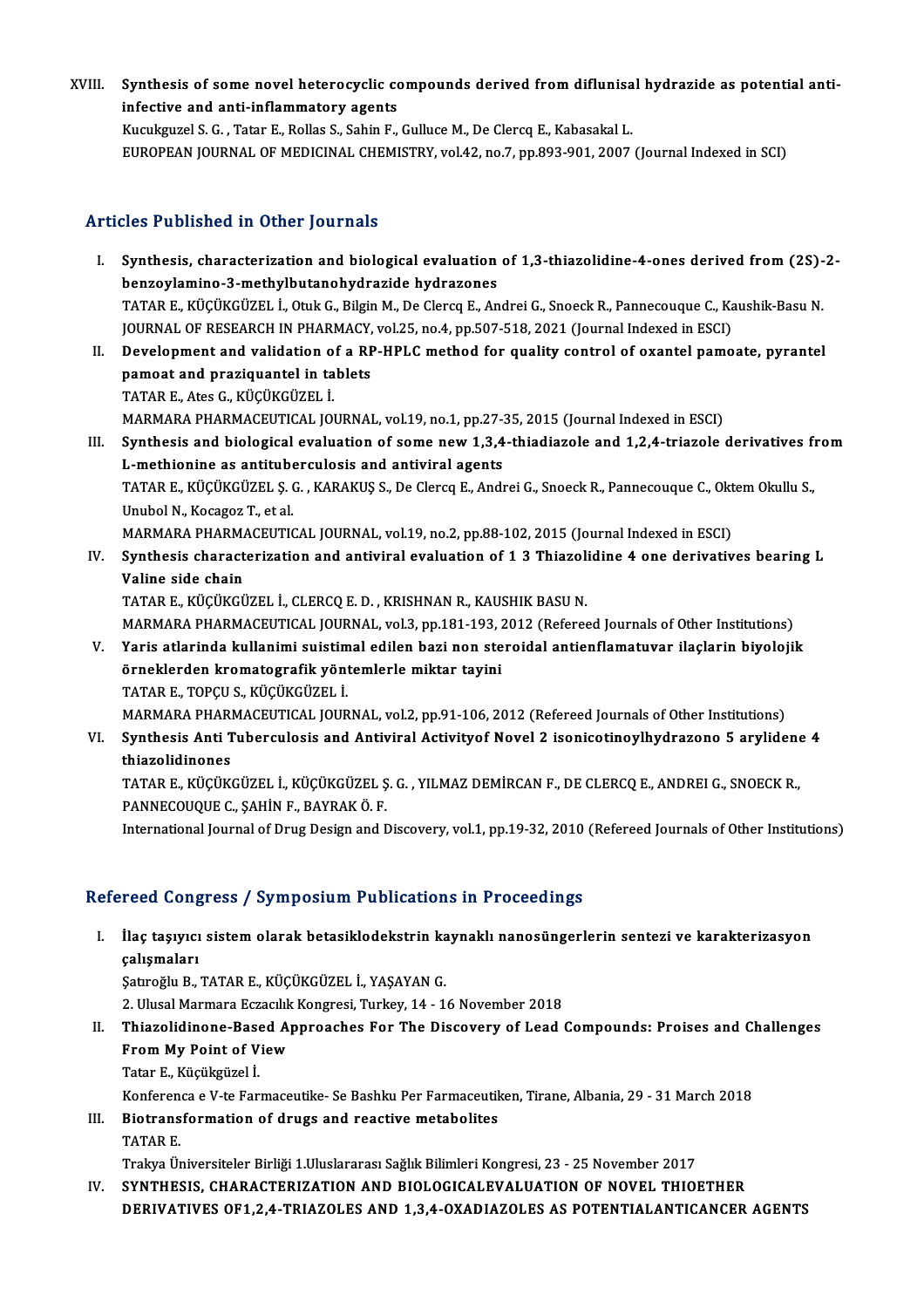ERENSOY G., KULABAŞ N., BİNGÖL ÖZAKPINAR Ö., TATAR E., KÜÇÜKGÜZEL İ.<br>2rd International Cazi Pharma Sumnasium Sarias, 11, 12 Ostabar 2017 ERENSOY G., KULABAŞ N., BİNGÖL ÖZAKPINAR Ö., TATAR E., KÜÇÜKGÜZI<br>2rd International Gazi Pharma Symposium Series, 11 - 13 October 2017<br>SYNTHESIS, GHARACTERIZATION AND BIOLOGICALEVALUATION

- ERENSOY G., KULABAŞ N., BİNGÖL ÖZAKPINAR Ö., TATAR E., KÜÇÜKGÜZEL İ.<br>2rd International Gazi Pharma Symposium Series, 11 13 October 2017<br>V. SYNTHESIS, CHARACTERIZATION AND BIOLOGICALEVALUATION OF THIOETHER AND OXIME<br>DERIV 2rd International Gazi Pharma Symposium Series, 11 - 13 October 2017<br>SYNTHESIS, CHARACTERIZATION AND BIOLOGICALEVALUATION OF THIOETHER AND OXIMI<br>DERIVATIVES OFIBUPROFEN-BASED 1,2,4-TRIAZOLES AS POTENTIALANTICANCER AGENTS<br>P SYNTHESIS, CHARACTERIZATION AND BIOLOGICALEVALUATION OI<br>DERIVATIVES OFIBUPROFEN-BASED 1,2,4-TRIAZOLES AS POTENTI.<br>BÜLBÜL B., KULABAŞ N., BİNGÖL ÖZAKPINAR Ö., TATAR E., KÜÇÜKGÜZEL İ.<br>2rd International Cazi Bharma Sumnasium DERIVATIVES OFIBUPROFEN-BASED 1,2,4-TRIAZOLES AS POTEN<br>BÜLBÜL B., KULABAŞ N., BİNGÖL ÖZAKPINAR Ö., TATAR E., KÜÇÜKGÜZE<br>2rd International Gazi Pharma Symposium Series, 11 - 13 October 2017<br>DESICN AND SYNTHESIS OF SOME NOVEL BÜLBÜL B., KULABAŞ N., BİNGÖL ÖZAKPINAR Ö., TATAR E., KÜÇÜKGÜZEL İ.<br>2rd International Gazi Pharma Symposium Series, 11 - 13 October 2017<br>VI. DESIGN AND SYNTHESIS OF SOME NOVELFLUOROQUINOLONE DERIVATIVES AS<br>POTENTIAL ANTIBA
- 2rd International Gazi Pharma Symposium Series, 11 13 October 2017<br>DESIGN AND SYNTHESIS OF SOME NOVELFLUOROQUINOLONE I<br>POTENTIALANTIBACTERIAL AND ANTITUBERCULOSIS AGENTS<br>POYPAZ VILMAZ PLKII ARAS NLTATAR ELPOZDEVECÍ ALKRI DESIGN AND SYNTHESIS OF SOME NOVELFLUOROQUINOLONE DERIVATIVES AS<br>POTENTIALANTIBACTERIAL AND ANTITUBERCULOSIS AGENTS<br>POYRAZ YILMAZ P., KULABAŞ N., TATAR E., BOZDEVECİ A., KRISHNA V. S. , ALPAY KARAOĞLU Ş., SRIRAM D.,<br>VÜÇÜVÇ POTENTIALAN<br>POYRAZ YILMAZ<br>KÜÇÜKGÜZEL İ.<br>2rd Internatione POYRAZ YILMAZ P., KULABAŞ N., TATAR E., BOZDEVECİ A., KRISHNA V. S<br>KÜÇÜKGÜZEL İ.<br>2rd International Gazi Pharma Symposium Series, 11 - 13 October 2017<br>2D strugture sun (anti-isomers of a valin hudragene KÜÇÜKGÜZEL İ.<br>2rd International Gazi Pharma Symposium Series, 11 - 13 October 2017<br>VII. 3D structure syn/anti isomers of a valin hydrazone
- cela d., repravishta r.,mandalitiw.,TATARE.,ŞENKARDEŞ S.,KÜÇÜKGÜZEL İ.,KÜÇÜKGÜZEL Ş.G. ,pacim. 3D structure syn/anti isomers of a valin hydrazone<br>cela d., repravishta r., mandaliti w., TATAR E., ŞENKARDEŞ S., KÜÇÜKGÜZEL İ., KÜÇÜKGÜZEL Ş. G. , paci m.<br>24th Congress and General Assembly of the International Union of C cela d., repravishta r., mandaliti w., TATAR E., ŞENKARDEŞ S., KÜÇÜKGÜZEL İ., KÜÇÜKGÜZEL Ş. G. , paci 1<br>24th Congress and General Assembly of the International Union of Crystallography, 21 - 28 August 201<br>2011. Bazı ye
- 24th Congress and General Assembly of the<br>Bazı yeni 6 sübstitüe sril pirimidin 5 k<br>Tatar E., Akgün O., Ulukaya E., Küçükgüzel İ.<br>Hillyeal Marmara Estasılık Kanstesi İstanbı Bazı yeni 6 sübstitüe sril pirimidin 5 karbonitril türevlerinin sentezi<br>Tatar E., Akgün O., Ulukaya E., Küçükgüzel İ.<br>LUlusal Marmara Eczacılık Kongresi, İstanbul, Turkey, 3 - 05 November 2016<br>Sülfanilamit tan banakatla ba Tatar E., Akgün O., Ulukaya E., Küçükgüzel İ.<br>I.Ulusal Marmara Eczacılık Kongresi, İstanbul, Turkey, 3 - 05 November 2016<br>IX. Sülfanilamit ten hareketle bazı yeni 4 tiyazolidon türevlerinin sentezi ve antikanser etkile
- Tatar E.,DemirÜ.,AkgünO.,UlukayaE.,Küçükgüzel İ. I.Ulusal Marmara Eczacılık Kongresi, İstanbul, Turkey, 3 - 05 November 2016 Tatar E., Demir Ü., Akgün O., Ulukaya E., Küçükgüzel İ.<br>I.Ulusal Marmara Eczacılık Kongresi, İstanbul, Turkey, 3 - 05 November 2016<br>X. SYNTHESIS AND CHEMOTHERAPEUTIC POTENTIAL OF SOME ACYLHYDRAZONES DERIVED FROM<br>METHIONINE
- LUlusal Marmara Eczacılık Kon<br>SYNTHESIS AND CHEMOTHI<br>METHIONINE OR L VALINE<br>Tatar E. Sankardes S. Küçükçü SYNTHESIS AND CHEMOTHERAPEUTIC POTENTIAL OF SOME ACYLHYDRAZONES DERIV<br>METHIONINE OR L VALINE<br>Tatar E., Şenkardeş S., Küçükgüzel Ş. G. , Nepravıshta R., Çela D., Mandelıtı W., Pacı M., Küçükgüzel İ.<br>Konforonca E.IV EARMACEU

**METHIONINE OR L VALINE**<br>Tatar E., Şenkardeş S., Küçükgüzel Ş. G. , Nepravıshta R., Çela D., Mandelıtı W., Pacı M., Küçükgüzel İ.<br>Konferenca E IV FARMACEUTIKE 10 VJET UFSH ; 4th Pharmaceutical Conference With Theme "10 Yea Tatar E., Şenkardeş S., Küçükgüzel Ş. G., Nepravıshta R., Çela D., Mandelıtı W., Pacı M., Küçükgüzel İ. Konferenca E IV FARMACEUTIKE 10 VJET UFSH ; 4th Pharmaceutical Conference With Theme "10 Years of<br>Foundation of Albanian Order of Pharmacists", Tirane, Albania, 27 - 28 October 2016<br>XI. 3D Structure of acyl hydrazone scaff

# Foundation of Albanian Order of Pharmacists", Tirane, Albania, 27 - 28 October 2016<br>3D Structure of acyl hydrazone scaffold and isomers configuration equilibrium elucida<br>spectroscopy<br>Cela D., Nepravishta R., Mandaliti W., 3D Structure of acyl hydrazone scaffold and isomers configuration equilibrium elucida<br>spectroscopy<br>Çela D., Nepravishta R., Mandaliti W., Tatar E., Şenkardeş S., Küçükgüzel İ., Küçükgüzel Ş. G. , Paci M.<br>International Conf

spectroscopy<br>Çela D., Nepravishta R., Mandaliti W., Tatar E., Şenkardeş S., Küçükgüzel İ., Küçükgüzel Ş. G. , Paci M.<br>International Conference on Pharmaceutical Sciences- Innovative Research in Medical and Pharmaceutical<br>S Cela D., Nepravishta R., Mandaliti W., Tat<br>International Conference on Pharmaceu<br>Sciences, Tirane, Albania, 13 June 2015<br>Synthesis antinneliferative and ane International Conference on Pharmaceutical Sciences- Innovative Research in Medical and Pharmaceutical<br>Sciences, Tirane, Albania, 13 June 2015<br>XII. Synthesis antiproliferative and apoptosis inducing activity of some novel

Sciences, Tirane, Albania, 13 June 2015<br>Synthesis antiproliferative and apopto<br>4H 1 2 4 triazole 3 ylthio acetanilides<br>FULAPAS N. TATAR E. PINGÖLÖZAFRINA Synthesis antiproliferative and apoptosis inducing activity of some<br>4H 1 2 4 triazole 3 ylthio acetanilides<br>KULABAŞ N., TATAR E., BİNGÖL ÖZAKPINAR Ö., ÖZSAVCI D., KÜÇÜKGÜZEL İ.<br>11th International Sumnesium en Pharmaseutisa 11th International Sylthio acetanilides<br>11th International Symposium on Pharmaceutical Sciences., 9 - 12 June 2015<br>11th International Symposium on Pharmaceutical Sciences., 9 - 12 June 2015

## KULABAŞ N., TATAR E., BİNGÖL ÖZAKPINAR Ö., ÖZSAVCI D., KÜÇÜKGÜZEL İ.<br>11th International Symposium on Pharmaceutical Sciences., 9 - 12 June 2015<br>XIII. Synthesis and evaluation of antimicrobial activity of new arylhydrazones 11th International Symposit<br>Synthesis and evaluation<br>Arylsulfonyl methionine<br>TATAR E. SENKARDES S. KI Synthesis and evaluation of antimicrobial activity of new arylhydrazones derived fron<br>Arylsulfonyl methionine<br>TATAR E., ŞENKARDEŞ S., KÜÇÜKGÜZEL Ş. G. , ALPAY KARAOĞLU Ş., Bozdeveci A., KÜÇÜKGÜZEL İ.<br><sup>2rd</sup> Congress of Phar

Arylsulfonyl methionine<br>TATAR E., ŞENKARDEŞ S., KÜÇÜKGÜZEL Ş. G. , ALPAY KARAOĞLU Ş., Bozdeveci A., KÜÇÜKGÜZEL İ.<br>3rd Congress of Pharmacists of Bosnia and Herzegovina with international participation, 14 - 17 May 2015<br>Nav TATAR E., ŞENKARDEŞ S., KÜÇÜKGÜZEL Ş. G. , ALPAY KARAOĞLU Ş., Bozdeveci A., KÜÇÜKGÜZEL İ.<br>3rd Congress of Pharmacists of Bosnia and Herzegovina with international participation, 14 - 17 May 2015<br>XIV. New hydrazide hydrazon

3rd Congress of Pharmacists of Bosnia and Herzegovina with international participation, 14 - 17 N<br>New hydrazide hydrazones incorporating L valine side chain Synthesis and antimicrol<br>TATAR E., ŞENKARDEŞ S., KÜÇÜKGÜZEL Ş. G. New hydrazide hydrazones incorporating L valine side chain Synthesis and antimicrobial activi<br>TATAR E., ŞENKARDEŞ S., KÜÇÜKGÜZEL Ş. G. , ALPAY KARAOĞLU Ş., Bozdeveci A., KÜÇÜKGÜZEL İ.<br>3rd Congress of Pharmacists of Bosnia TATAR E., ŞENKARDEŞ S., KÜÇÜKGÜZEL Ş. G. , ALPAY KARAOĞLU Ş., Bozdeveci A., KÜÇÜKGÜZEL İ.<br>3rd Congress of Pharmacists of Bosnia and Herzegovina with international participation, 14 - 17 May 2015<br>XV. Synthesis of Novel 1 3

# 3rd Congress of Pharmacis<br>Synthesis of Novel 1 3 4<br>Influenza Virus Activity<br>Tatar E. Yoldus & Küsüksüs Synthesis of Novel 1 3 4 Thiadiazole <mark>E</mark><br>Influenza Virus Activity<br>Tatar E., Yaldız S., Küçükgüzel İ., Naesens L.<br>4th International Meeting en Bharmagu & B

Tatar E., Yaldız S., Küçükgüzel İ., Naesens L.

Influenza Virus Activity<br>Tatar E., Yaldız S., Küçükgüzel İ., Naesens L.<br>4th International Meeting on Pharmacy & Pharmaceutical Sciences IMPPS-4, İstanbul, Turkey, 18 - 21 September<br>2014 4th International Meeting on Pharmacy & Pharmaceutical Sciences IMPPS-4, İstanbul, Turkey, 18 - 21 Septem<br>2014<br>XVI. Development of Some Novel Thioureas Derived From 1 3 4 Thiadiazoles and 1 2 4 Triazoles as

2014<br>Development of Some<br>Antitubercular Agents<br>Teter E. Küsüksisel İ. Kü Development of Some Novel Thioureas Derived From 1 3 4 Thiadiazoles and 1 2 4<br>Antitubercular Agents<br>Tatar E., Küçükgüzel İ., Küçükgüzel Ş. G. , Karakuş S., Öktem Okullu S., Ünübol N., Kocagöz Z. T.<br>4th International Meetin

Antitubercular Agents<br>Tatar E., Küçükgüzel İ., Küçükgüzel Ş. G. , Karakuş S., Öktem Okullu S., Ünübol N., Kocagöz Z. T.<br>4th International Meeting on Pharmacy & Pharmaceutical Sciences IMPPS-4, İstanbul, Turkey, 18 - 21 Sep Tatar<br>4th Iı<br>2014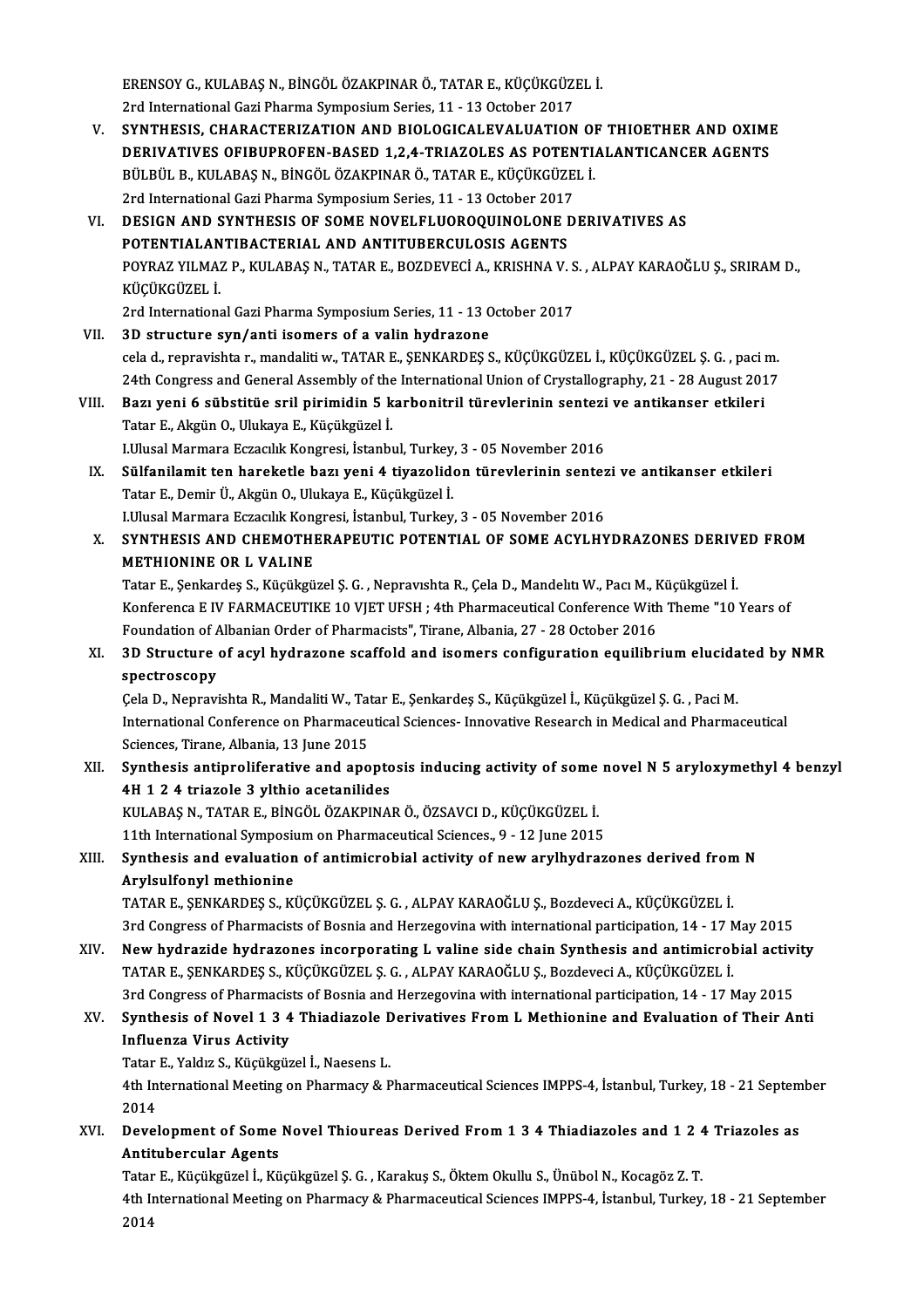| XVII.   | Synthesis and Antituberculosis Evaluation of 1 2 4 Triazole Derivatives Carrying Thioacetic Amide<br><b>Structure</b>                                                                                                                                                                       |
|---------|---------------------------------------------------------------------------------------------------------------------------------------------------------------------------------------------------------------------------------------------------------------------------------------------|
|         | Kulabaş N., Tatar E., Küçükgüzel İ., Öktem Okullu S., Ünübol N., Kocagöz Z. T.                                                                                                                                                                                                              |
|         | 4th International Meeting on Pharmacy & Pharmaceutical Sciences IMPPS-4, İstanbul, Turkey, 18 - 21 September<br>2014                                                                                                                                                                        |
| XVIII.  | Novel Fluoroquinolones Containing Azole Heterocycles Synthesis Antibacterial Activity and<br><b>Molecular Docking Studies</b>                                                                                                                                                               |
|         | DEMIRCI A., KÜÇÜKGÜZEL İ., TATAR E., KARAYEL K. G. , ÖKTEM OKULLU S., ÜNÜBOL N., KOCAGÖZ Z. T.<br>50th International Conference on Medicinal Chemistry, RICT, 2 - 04 July 2014                                                                                                              |
| XIX.    | Interfacing Chemical Biology and Drug Discovery bildiri kitapçığındaki Novel Fluoroquinolones<br>Containing Azole Heterocycles Synthesis Antibacterial Activity and Molecular Docking Studies<br>DEMIRCI A., KÜÇÜKGÜZEL İ., TATAR E., KARAYEL K., ÖKTEM OKULLU S., ÜNÜBOL N., KOCAGÖZ Z. T. |
| XX.     | 50th International Conference on Medicinal Chemistry-RICT 2014, 2 - 04 July 2014<br>Design Synthesis and Molecular Modeling Studies on Novel Fluoroquinolones Containing Azole                                                                                                              |
|         | Heterocycles                                                                                                                                                                                                                                                                                |
|         | KARAYEL K. G., DEMİRCİ A., TATAR E., KÜÇÜKGÜZEL İ.                                                                                                                                                                                                                                          |
|         | International Multidisciplinary Symposium on Drug Research and Development New Drug Entities & Cancer<br>Research, Nanotechnology & Scientific and Industrial Perspectives, 28 - 30 November 2013                                                                                           |
| XXI.    | Olası Antiviral Etkili 4H 1 2 4 Triazol 3 Tiyoasetamit Türevlerinin Sentezi ve Antiviral Etkilerinin                                                                                                                                                                                        |
|         | Değerlendirilmesi                                                                                                                                                                                                                                                                           |
|         | KULABAŞ N., KÜÇÜKGÜZEL İ., TATAR E., DE CLERCQ E., ANDREI G., SNOECK R., PANNECOUQUE C.                                                                                                                                                                                                     |
|         | 3. Ulusal Farmasötik Kimya Kongresi, Malatya, Turkey, 14 - 16 September 2012                                                                                                                                                                                                                |
| XXII.   | Synthesis characterization and antiviral evaluation of hydrazide hydrazone derivatives bearing L                                                                                                                                                                                            |
|         | valine side chain                                                                                                                                                                                                                                                                           |
|         | Tatar E., Şenkardeş S., Küçükgüzel İ., Küçükgüzel Ş. G. , De Clerc E., Andreı G., Snoeck R., Pannecouque C.                                                                                                                                                                                 |
|         | 10th International Symposium On Pharmaceutical Sciences., Ankara, Turkey, 26 - 29 June 2012                                                                                                                                                                                                 |
| XXIII.  | Synthesis and characterization of 5 arylidene 2 heteroarylimino 1 3 thiazolidine 4 ones as potential                                                                                                                                                                                        |
|         | HCV NS5B polymerase inhibitors                                                                                                                                                                                                                                                              |
|         | Cakır G. Kücükgüzel İ. Tatar E.                                                                                                                                                                                                                                                             |
| XXIV.   | 10th International Symposium on Pharmaceutical Sciences-ISOPS 10, Ankara, Turkey, 26 - 29 June 2012<br>Some hydrazones of 2S 4 methylsulfanyl 2 4 methylphenyl sulfonyl amino butanoic acid hydrazide                                                                                       |
|         | Synthesis and evaluation of antiviral activity                                                                                                                                                                                                                                              |
|         | Tatar E., Şenkardeş S., Küçükgüzel İ., Küçükgüzel Ş. G. , De Clercq E., Balzarını J., Pannecouque C.                                                                                                                                                                                        |
| XXV.    | 10th International Symposium on Pharmaceutical Sciences- ISOPS 10, Ankara, Turkey, 26 - 29 June 2012<br>Yarış atlarında kullanımı suistimal edilen bazı non steroidal antienflamatuvar ilaçların biyolojik                                                                                  |
|         | örneklerden kromatografik yöntemlerle miktar tayini<br>TATAR E., KÜÇÜKGÜZEL İ., TOPÇU S.                                                                                                                                                                                                    |
|         | II.ULUSAL MARMARA ÜNİVERSİTESİ ECZACILIK FAKÜLTESİ ÖĞRENCİ KONGRESİ MEFKO-2011, Turkey, 6 - 08 May                                                                                                                                                                                          |
|         | 2011                                                                                                                                                                                                                                                                                        |
| XXVI.   | 5 Arylidene 4 thiazolidinones as inhibitors of HCV NS5B polymerase                                                                                                                                                                                                                          |
|         | Satılmış G., Küçükgüzel İ., Tatar E., Kaushik Basu N., Ramanathan G. K. K., Talale T.                                                                                                                                                                                                       |
|         | International Symposium on Drug Research and Development -From Chemistry To Medicine & New Horizons and                                                                                                                                                                                     |
|         | Job Opportunities For Young Scientist, Antalya, Turkey, 27 - 29 May 2011                                                                                                                                                                                                                    |
| XXVII.  | Hidrazit hidrazon türevi bileşikler üzerinde bazı araştırmalar Saflaştırma Çözücüsü ve erime noktası                                                                                                                                                                                        |
|         | ilişkisi                                                                                                                                                                                                                                                                                    |
|         | TATAR E., KÜÇÜKGÜZEL İ., DÜNDAR H.                                                                                                                                                                                                                                                          |
|         | II.ULUSAL MARMARA ÜNIVERSITESI ECZACILIK FAKÜLTESI ÖĞRENCI KONGRESI MEFKO-2011, Turkey, 6 - 08 May                                                                                                                                                                                          |
|         | 2011                                                                                                                                                                                                                                                                                        |
| XXVIII. | Ülseratif kolit ve kolona hedeflendirilmiş ilaçların gelişimi                                                                                                                                                                                                                               |
|         | KÜÇÜKGÜZEL İ., EREL T., ORHAN E., ÇİNE N., TATAR E.                                                                                                                                                                                                                                         |
|         | II.ULUSAL MARMARA ÜNIVERSITESI ECZACILIK FAKÜLTESI ÖĞRENCI KONGRESI MEFKO-2011, Turkey, 6 - 08 May                                                                                                                                                                                          |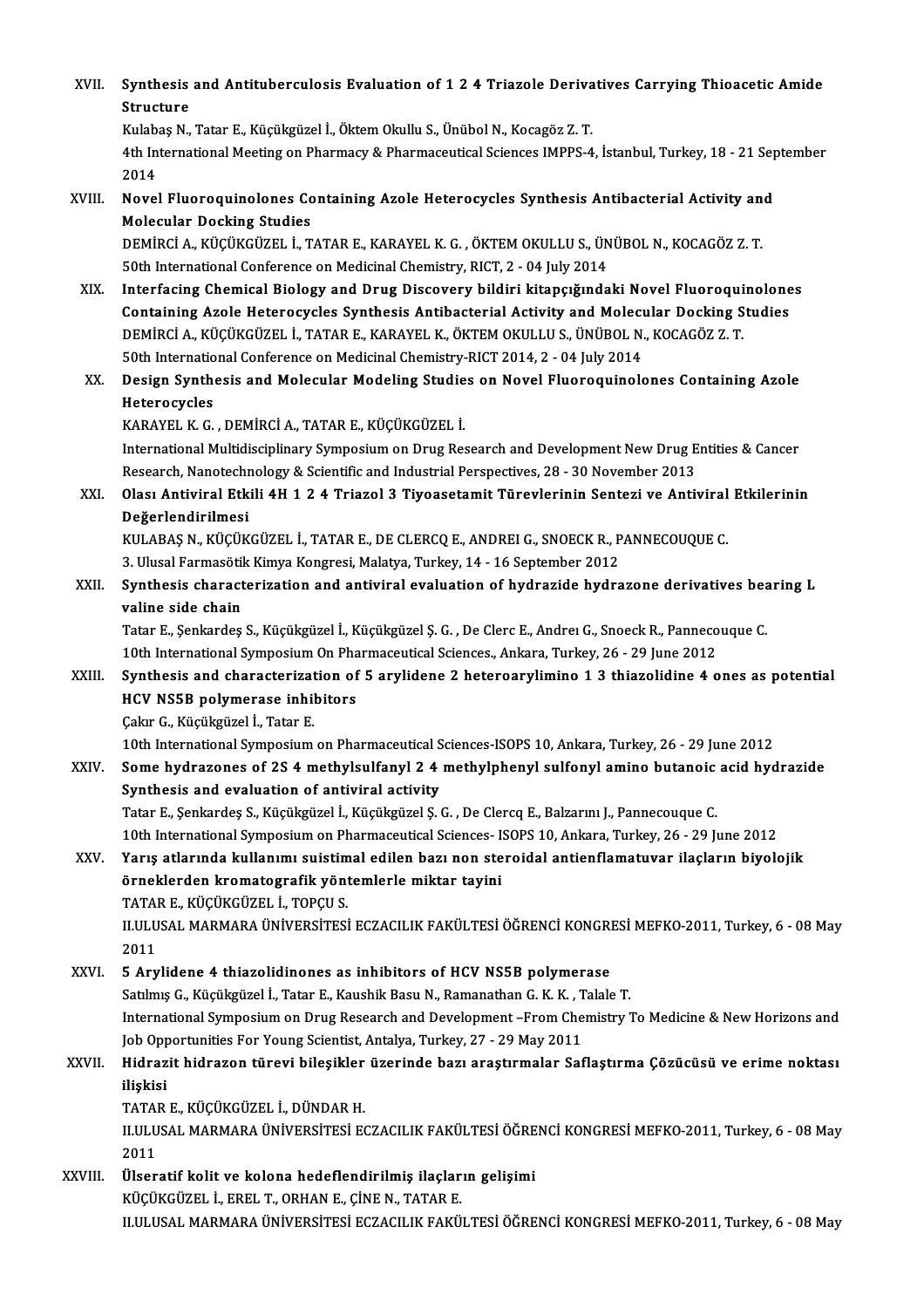2011

2011<br>XXIX. 2 Aroilamino 3 metilbütirik asit hidraziti nden türeyen 1 3 tiyazolidin 4 onlar ın sentezi ve<br>xanılanının avdınlatılması 2011<br>2 Aroilamino 3 metilbütir<br>yapılarının aydınlatılması<br>Tatar E. Küsüksüseli 2 Aroilamino 3 meti<br>yapılarının aydınlat<br>Tatar E., Küçükgüzel İ.<br>MARMARA ÜNİVERSİ yapılarının aydınlatılması<br>Tatar E., Küçükgüzel İ.<br>MARMARA ÜNİVERSİTESİ SAĞLIK BİLİMLERİ ENSTİTÜSÜ 10.YÜKSEK LİSANS VE DOKTORA GÜNLERİ, İstanbul,<br>Turkay, 17 Desember 2010 Tatar E., Küçükgüzel İ.<br>MARMARA ÜNİVERSİTESİ S*ı*<br>Turkey, 17 December 2010<br>Sunthesis and antiviral ol MARMARA ÜNIVERSITESI SAĞLIK BILIMLERI ENSTITÜSÜ 10.YÜKSEK LISANS VE DOKTORA GÜNLERI, İstan<br>Turkey, 17 December 2010<br>XXX. Synthesis and antiviral evaluation of 2 4 benzyl 5 substituted 4H 1 2 4 triazol 3 yl sulfanyl N<br>subst Turkey, 17 December 2010<br>Synthesis and antiviral evaluation of 2 4 benzyl 5 substituted 4H 1 2 4 triazol 3 yl sulfanyl N<br>substitutedphenyl acetamide derivatives KulabaşN.,Küçükgüzel İ.,Tatar E.,DeClercqE.,AndreıG.,SnoeckR.,PannecouqueC. substitutedphenyl acetamide derivatives<br>Kulabaş N., Küçükgüzel İ., Tatar E., De Clercq E., Andreı G., Snoeck R., Pannecouque C.<br>3rd International Meeting on Pharmacy & Pharmaceutical Sciences, İstanbul, Turkey, 9 - 12 June Kulabaş N., Küçükgüzel İ., Tatar E., De Clercq E., Andrei G., Snoeck R., Pannecouque C.<br>3rd International Meeting on Pharmacy & Pharmaceutical Sciences, İstanbul, Turkey, 9 - 12 June<br>XXXI. 5 Arylidene 4 thiazolidinones An 3rd International Meeting on Pharmacy & Pharmaceutical Sciences, İstanbul, Turkey, 9 - 12 June :<br>5 Arylidene 4 thiazolidinones An approach to the discovery of new antiviral agents<br>SATILMIŞ G., KÜÇÜKGÜZEL İ., TATAR E., DE C 5 Arylidene 4 thiazolidinones An approach to the discovery of new antiviral agents<br>SATILMIŞ G., KÜÇÜKGÜZEL İ., TATAR E., DE CLERCQ E., ANDREI G., SNOECK R., PANNECOUQUE C.<br>3rd International Meeting on Pharmacy & Pharmaceut SATILMIŞ G., KÜÇÜKGÜZEL İ., TATAR E., DE CLERCQ E., ANDREI G., SNOECK R., PANNECOUQUE C.<br>3rd International Meeting on Pharmacy & Pharmaceutical Sciences, 9 - 12 June 2010<br>XXXII. Synthesis and evaluation of antiviral activi 3rd International Meeting on Pharmacy & Pharmaceutical Sciences, 9 - 12 June 2010<br>Synthesis and evaluation of antiviral activity of some novel heterocyclic thiourea co<br>TATAR E., KÜÇÜKGÜZEL İ., KÜÇÜKGÜZEL Ş.G. , KARAKUŞ S., Synthesis and evaluation of antiviral activity of some novel heterocyclic thind:<br>TATAR E., KÜÇÜKGÜZEL İ., KÜÇÜKGÜZEL Ş. G. , KARAKUŞ S., DE CLERCQ E., Andrei G.,<br>3rd International Meeting on Pharmacy & Pharmaceutical Scien TATAR E., KÜÇÜKGÜZEL İ., KÜÇÜKGÜZEL Ş. G. , KARAKUŞ S., DE CLERCQ E., Andrei G., Snoeck R.<br>3rd International Meeting on Pharmacy & Pharmaceutical Sciences, 9 - 12 June 2010<br>XXXIII. Sytnhesis and Antiviral Evaluation of 2 4 3rd International Meeting on Pharmacy & Pharmaceutical Sciences, 9 - 12 June 2010<br>Sytnhesis and Antiviral Evaluation of 2 4 Benzyl 5 Substituted 4H 1 2 4 Triazol 3 yl :<br>Substitutedphenyl Acetamide derivatives<br>KULABAŞ N., K Sytnhesis and Antiviral Evaluation of 2 4 Benzyl 5 Substituted 4H 1 2 4 Triazol 3 yl :<br>Substitutedphenyl Acetamide derivatives<br>KULABAŞ N., KÜÇÜKGÜZEL İ., TATAR E., DE CERCQ E., ANDREI G., SNOECK R., PANNECOUQUE C.<br>Third In Substitutedphenyl Acetamide derivatives<br>KULABAŞ N., KÜÇÜKGÜZEL İ., TATAR E., DE CERCQ E., ANDREI G., SNOECK R., PANNECOUQUE C.<br>Third International Meeting on Pharmacy and Pharmaceutical Sciences (IMPPS-3), İstanbul, Turkey KULA<br>Third<br>2010<br>Synth Third International Meeting on Pharmacy and Pharmaceutical Sciences (IMPPS-3), İstanbul, Turkey, 9 - 12 Jun<br>2010<br>XXXIV. Synthesis and biological activity of 2 2 fluoro 4 biphenylyl propanoic acid hydrazide derivatives<br>Tata 2010<br>Synthesis and biological activity of 2 2 fluoro 4 biphenylyl propanoic acid hydrazide derivatives<br>Tatar E., Süzgün P., Küçükgüzel Ş. G. , Küçükgüzel İ., Şahin F., Yurdakul D., Kaushık Basu N., Krıshnan R. 3rd International Meeting on Pharmacy & Pharmaceutical Sciences, İstanbul, Turkey, 9 - 12 June 2010 Tatar E., Süzgün P., Küçükgüzel Ş. G. , Küçükgüzel İ., Şahin F., Yurdakul D., Kaushık Basu N., Krıshnan R.<br>3rd International Meeting on Pharmacy & Pharmaceutical Sciences, İstanbul, Turkey, 9 - 12 June 2010<br>XXXV. A Stabili 3rd International Meeting on Pharmacy & Ph<br>**A Stability Indicating UPLC method for**<br>İçin H., Odabaşı S., KÜÇÜKGÜZEL İ., TATAR E.<br><sup>2nd International Meeting on Pharmagy & Ph</sup> A Stability Indicating UPLC method for the determination of Levofloxacin a<br>Için H., Odabaşı S., KÜÇÜKGÜZEL İ., TATAR E.<br>3rd International Meeting on Pharmacy & Pharmaceutical Sciences, 9 - 12 June 2010<br>2. Arailamina 3. mat İçin H., Odabaşı S., KÜÇÜKGÜZEL İ., TATAR E.<br>3rd International Meeting on Pharmacy & Pharmaceutical Sciences, 9 - 12 June 2010<br>XXXVI. 2 Aroilamino 3 metilbütirik asid hidrazidi nden türeyen 1 3 tiyazolidin 4 onlar ın s yapılarının aydınlatılması 2 Aroilamino 3 metilbütirik asid hidrazidi nden türeyen 1 3 tiyazolidin 4 d<br>yapılarının aydınlatılması<br>TATAR E., KÜÇÜKGÜZEL İ., DE CLERCQ E., ANDREI G., SNOECK R., PANNECOUQUE C.<br>H Ulusal Farmasötik Kimya Kongresi Marsin T yapılarının aydınlatılması<br>TATAR E., KÜÇÜKGÜZEL İ., DE CLERCQ E., ANDREI G., SNOECK R., PANNECOUQ<br>II.Ulusal Farmasötik Kimya Kongresi, Mersin, Turkey, 13 - 15 November 2009<br>2.2 Arylamine 2 methylbutanemide 2 ervl 5 subetit TATAR E., KÜÇÜKGÜZEL İ., DE CLERCQ E., ANDREI G., SNOECK R., PANNECOUQUE C.<br>II.Ulusal Farmasötik Kimya Kongresi, Mersin, Turkey, 13 - 15 November 2009<br>XXXVII. 3 2 Arylamino 3 methylbutanamido 2 aryl 5 substituted non subst II.Ulusal Farmasöt<br>3 2 Arylamino 3<br>antiviral agents<br>Tatar E. Küsüksüs 3 2 Arylamino 3 methylbutanar<br>antiviral agents<br>Tatar E., Küçükgüzel İ., De Clercq E.<br>Eth International Sumposium on Ph antiviral agents<br>Tatar E., Küçükgüzel İ., De Clercq E.<br>5th International Symposium on Pharmaceutical Chemistry, İstanbul, Turkey, 5 - 07 September 2007<br>Synthosis ebanastanisation and antivinal astivity of novel 1,2 thiaral Tatar E., Küçükgüzel İ., De Clercq E.<br>5th International Symposium on Pharmaceutical Chemistry, İstanbul, Turkey, 5 - 07 September 2007<br>3th International Symposium on Pharmaceutical Chemistry, İstanbul, Turkey, 5 - 07 Septe 5th International Symposium on Pharmaceutical Chemistry, İstanbul, Turkey,<br>Synthesis characterisation and antiviral activity of novel 1 3 thiazoli<br>2 benzoylamino 3 metylbutyryl 4 alkyl arylalkyl thiosemicarbazides<br>TATAR E, TATARE.,KÜÇÜKGÜZEL İ.,DECLERCQE. 5th International Symposium on Pharmaceutical Chemistry, 5 - 07 September 2007 XXXIX. 2 Aroilamino 4Metiltiyo bütirik asit hidrazidi nden türeyen 1 3 tiyazolidin 4 on ların sentezi ve yapılarının aydınlatılması Tatar E., Küçükgüzel İ., Şahin F., Güllüce M., De Clercq E. yapılarının aydınlatılması<br>Tatar E., Küçükgüzel İ., Şahin F., Güllüce M., De Clercq E.<br>Marmara Üniversitesi Sağlık Bilimleri Enstitüsü 8.Yüksek Lisans ve Doktora Günleri, İstanbul, Turkey, 15 June 2007<br>2. Arailamina 4. mat Tatar E., Küçükgüzel İ., Şahin F., Güllüce M., De Clercq E.<br>Marmara Üniversitesi Sağlık Bilimleri Enstitüsü 8.Yüksek Lisans ve Doktora Günleri, İstanbul, Turkey, 15 June<br>XL. 2 Aroilamino 4 metiltiyo bütirik asit hidraz Marmara Üniversitesi Sağlık Bilimleri Enstitüsü 8.Yüksek Lisans ve<br>2 Aroilamino 4 metiltiyo bütirik asit hidrazidi nden türeye<br>tiyazolidin 4 on ların sentezi ve yapılarının aydınlatılması<br>Tatar E. Küsüksüsel İ. Sahir E. Gü 2 Aroilamino 4 metiltiyo bütirik asit hidrazidi nden türeyen yeni açiltiyosemikarbazidler ve 1 3<br>tiyazolidin 4 on ların sentezi ve yapılarının aydınlatılması<br>Tatar E., Küçükgüzel İ., Şahin F., Güllüce M., De Clercq E. I.Ulusal Farmasötik Kimya Kongresi, İstanbul, Turkey, 11 - 12 November 2006 Tatar E., Küçükgüzel İ., Şahin F., Güllüce M., De Clercq E.<br>I.Ulusal Farmasötik Kimya Kongresi, İstanbul, Turkey, 11 - 12 November 2006<br>XLI. Evaluation of novel 4 thiazolidinone derivatives as inhibitors of Hepatitis C **LUlusal Farmasötik<br>Evaluation of no<br>CoV polymerase**<br>Kaveblibesu N. Bo Evaluation of novel 4 thiazolidinone derivatives as inhibitors of Hepatit<br>CoV polymerase<br>Kaushıkbasu N., Bopda Waffo A., Basu A., Chen Y., Talale T., Tatar E., Küçükgüzel İ.<br>10th International Sumnesium en Medisinal Chemis 00V polymerase<br>19th International Sama Waffo A., Basu A., Chen Y., Talale T., Tatar E., Küçükgüzel İ.<br>19th International Symposium on Medicinal Chemistry, İstanbul, Turkey, 29 August - 02 September 2006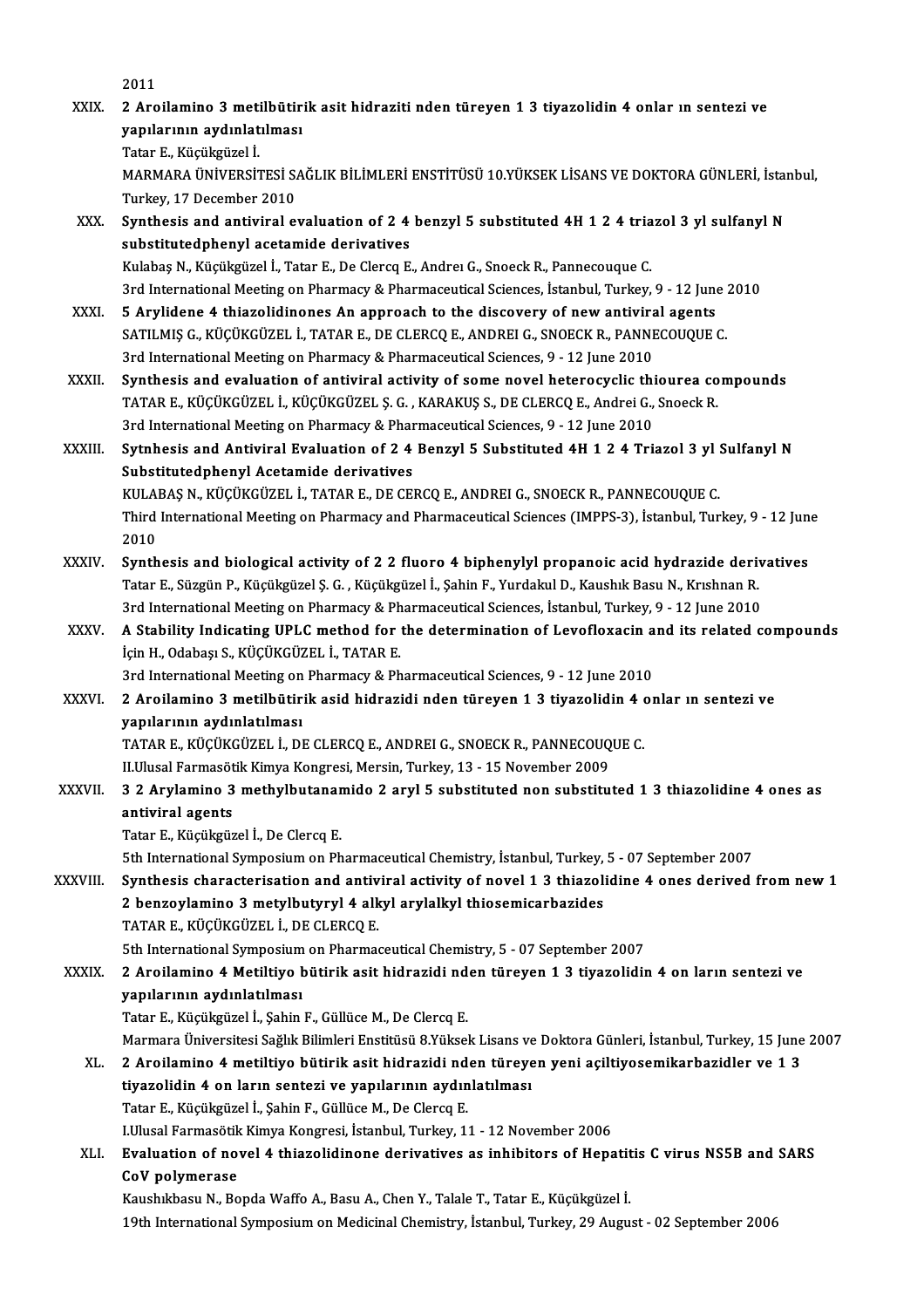- XLII. Synthesis and biological evaluation of some new 4 thiazolidinones as chemotherapeutic agents<br>Feure V.D., Totar E. Kügülgüsel i. Kügülgüsel S.C., De Large E. Sobin E. Beyrol: Ö. E. Synthesis and biological evaluation of some new 4 thiazolidinones as chemo<br>Feyza Y. D. , Tatar E., Küçükgüzel İ., Küçükgüzel Ş. G. , De Lercq E., Şahin F., Bayrak Ö. F.<br>19th International Sympesium en Medisinal Chemistry, Synthesis and biological evaluation of some new 4 thiazolidinones as chemotherapeutic agen<br>Feyza Y. D. , Tatar E., Küçükgüzel İ., Küçükgüzel Ş. G. , De Lercq E., Şahin F., Bayrak Ö. F.<br>19th International Symposium on Medic Feyza Y. D. , Tatar E., Küçükgüzel İ., Küçükgüzel Ş. G. , De Lercq E., Şahin F., Bayrak Ö. F.<br>19th International Symposium on Medicinal Chemistry, İstanbul, Turkey, 29 August - 02 September 2006<br>XLIII. Synthesis of some no
- 19th International Symposium on Medicinal Chemistry, İstanbul, Turkey, 29 August 02 September 2006<br>Synthesis of some novel thiourea derivatives obtained from 5 4 aminophenoxy methyl 4 met<br>dihydro 3H 1 2 4 triazole 3 thio Synthesis of some novel thiourea derivatives obtain<br>dihydro 3H 1 2 4 triazole 3 thiones and evaluation a<br>Küçükgüzel İ., Tatar E., Küçükgüzel Ş. G. , Rollas S., Erık D. C.<br>International Symnosium on Medicinal Chemistry Bese dihydro 3H 1 2 4 triazole 3 thiones and evaluation as antiviral anti HIV agents<br>Küçükgüzel İ., Tatar E., Küçükgüzel Ş. G. , Rollas S., Erık D. C.<br>International Symposium on Medicinal Chemistry Research and Development, İzm Küçükgüzel İ., '<br>International S<br>October 2005<br>Sunthosis of International Symposium on Medicinal Chemistry Research and Development, İzmir, Turkey, 28 September - October 2005<br>XLIV. Synthesis of some novel heterocyclic compounds derived from diflunisal hydrazide as potential<br>antimi

October 2005<br>Synthesis of some novel heterocyclic compounds derived from diflunisal hydra<br>antimicrobial and antiviral agents<br>KÜÇÜKGÜZEL Ş. G. , KÜÇÜKGÜZEL İ., TATAR E., Sevim R., ŞAHİN F., GÜLLÜCE M., Erik D. C. Synthesis of some novel heterocyclic compounds derived from diflunisal hydra<br>antimicrobial and antiviral agents<br>KÜÇÜKGÜZEL Ş.G. , KÜÇÜKGÜZEL İ., TATAR E., Sevim R., ŞAHİN F., GÜLLÜCE M., Erik D. C.<br>2nd International Meetin 2nd International Meeting on Medicinal and Pharmaceutical Chemistry, 10 - 14 October 2004

XLV. Synthesis characteriaztion and screening of antimicrobial antituberculosis and antiviral activity of 2nd International Meeting on Medicinal and Pharmaceutical Chemistry, 10 - 14 October 2004<br>Synthesis characteriaztion and screening of antimicrobial antituberculosis and antiviral activit<br>novel 1 3 thiazolidine 4 ones deriv Synthesis character<br>novel 1 3 thiazolidii<br>thiosemicarbazides<br>TATAP E. KÜÇÜKÇÜZI thiosemicarbazides<br>TATAR E., KÜÇÜKGÜZEL İ., Erik D. C. , ŞAHİN F., GÜLLÜCE M.

2nd International Meeting on Medicinal and Pharmaceutical Chemistry, 10 - 14 October 2004

### Supported Projects

Supported Projects<br>Şenkardeş S., Tatar E., Project Supported by Higher Education Institutions, " N-(arilsülfonil)amino asitlerden türeyen<br>hidragit hidragonların sentegi ve yapılarının aydınlatılması, 2010, 2012 Sapporton rrojoces<br>Senkardeş S., Tatar E., Project Supported by Higher Education Institution<br>hidrazit-hidrazonların sentezi ve yapılarının aydınlatılması, 2010 - 2012<br>Tatar E. Küçükgüsel S. C., Project Supported by Higher Şenkardeş S., Tatar E., Project Supported by Higher Education Institutions, " N-(arilsülfonil)amino asitlerden türeyen<br>hidrazit-hidrazonların sentezi ve yapılarının aydınlatılması, 2010 - 2012<br>Tatar E., Küçükgüzel Ş. G. ,

hidrazit-hidrazonların sentezi ve yapılarının aydınlatılması, 2010 - 2012<br>Tatar E., Küçükgüzel Ş. G. , Project Supported by Higher Education Institut<br>türeyen heterosiklik bileşiklerin sentezi ve biyolojik etkileri, 2007 - Tatar E., Küçükgüzel Ş. G. , Project Supported by Higher Education Institutions, 2-(4-Fluorobifenil-3-il)-propiyonik asitter<br>türeyen heterosiklik bileşiklerin sentezi ve biyolojik etkileri, 2007 - 2009<br>Tatar E., Küçükgüzel

türeyen heterosiklik bileşiklerin sentezi ve biyolojik etkileri, 2007 - 2009<br>Tatar E., Küçükgüzel İ., Project Supported by Higher Education Institutions, Bazı hetel<br>türeyen tiyoüre türevlerinin sentezi, antitüberküler ve a Tatar E., Küçükgüzel İ., Project Supported by Higher Education Institutions, Bazı heteroaromatik bileşikler ve buı<br>türeyen tiyoüre türevlerinin sentezi, antitüberküler ve antiviral etkileri, 2006 - 2009<br>Tatar E., Küçükgüze

türeyen tiyoüre türevlerinin sentezi, antitüberküler ve antiviral etkileri, 2006 - 2009<br>Tatar E., Küçükgüzel İ., Project Supported by Higher Education Institutions, 2-(Benzoilamino)-3-Metilbütirik asit<br>hidraziti'nden türey

## Activities in Scientific Journals

Journal of Research in Pharmacy, Assistant Editor, 2012 - 2020

#### **Scientific Refereeing**

ARABIAN JOURNAL OF CHEMISTRY, SCI Journal, January 2022 İstanbul Journal of Pharmacy, Journal Indexed in ESCI, January 2022 ARABIAN JOURNAL OF CHEMISTRY, SCI Journal, January 2022<br>İstanbul Journal of Pharmacy, Journal Indexed in ESCI, January 2022<br>Project Supported by Higher Education Institutions, BAP Research Project, Izmir Katip Celebi Unive İstanb<br>Projec<br>2022<br>Journ Project Supported by Higher Education Institutions, BAP Research Project, Izmir Katip Cele<br>2022<br>Journal of the Egyptian National Cancer Institute, Journal Indexed in ESCI, December 2021<br>PIOOPCANIC CHEMISTRY, SCI Journal Na 2022<br>Journal of the Egyptian National Cancer Institute, Journal Indexed in ESCI, December 2021<br>BIOORGANIC CHEMISTRY, SCI Journal, November 2020 Journal of the Egyptian National Cancer Institute, Journal Indexed in ESCI, December 2021<br>BIOORGANIC CHEMISTRY, SCI Journal, November 2020<br>TURKİSH JOURNAL OF PHARMACEUTİCAL SCİENCES, National Scientific Refreed Journal, No BIOORGANIC CHEMISTRY, SCI Journal, November 2020<br>TURKİSH JOURNAL OF PHARMACEUTİCAL SCİENCES, National Scientific Refreed Journal, Novemb<br>JOURNAL OF RESEARCH IN PHARMACY (ONLINE), National Scientific Refreed Journal, July 2 TURKISH JOURNAL OF PHARMACEUTICAL SCIENCES, National S<br>JOURNAL OF RESEARCH IN PHARMACY (ONLINE), National Sci<br>JOURNAL OF MOLECULAR STRUCTURE, SCI Journal, June 2020<br>Project Sunnerted by Higher Education Institutions, PAR P JOURNAL OF RESEARCH IN PHARMACY (ONLINE), National Scientific Refreed Journal, July 2020<br>JOURNAL OF MOLECULAR STRUCTURE, SCI Journal, June 2020<br>Project Supported by Higher Education Institutions, BAP Research Project, Erzi JOURNAL C<br>Project Sup<br>June 2020<br>PJOOPCAN Project Supported by Higher Education Institution<br>June 2020<br>BIOORGANIC CHEMISTRY, SCI Journal, May 2020<br>BIOORGANIC CHEMISTRY, SCI Journal, May 2020 June 2020<br>BIOORGANIC CHEMISTRY, SCI Journal, May 2020<br>BIOORGANIC CHEMISTRY, SCI Journal, May 2020